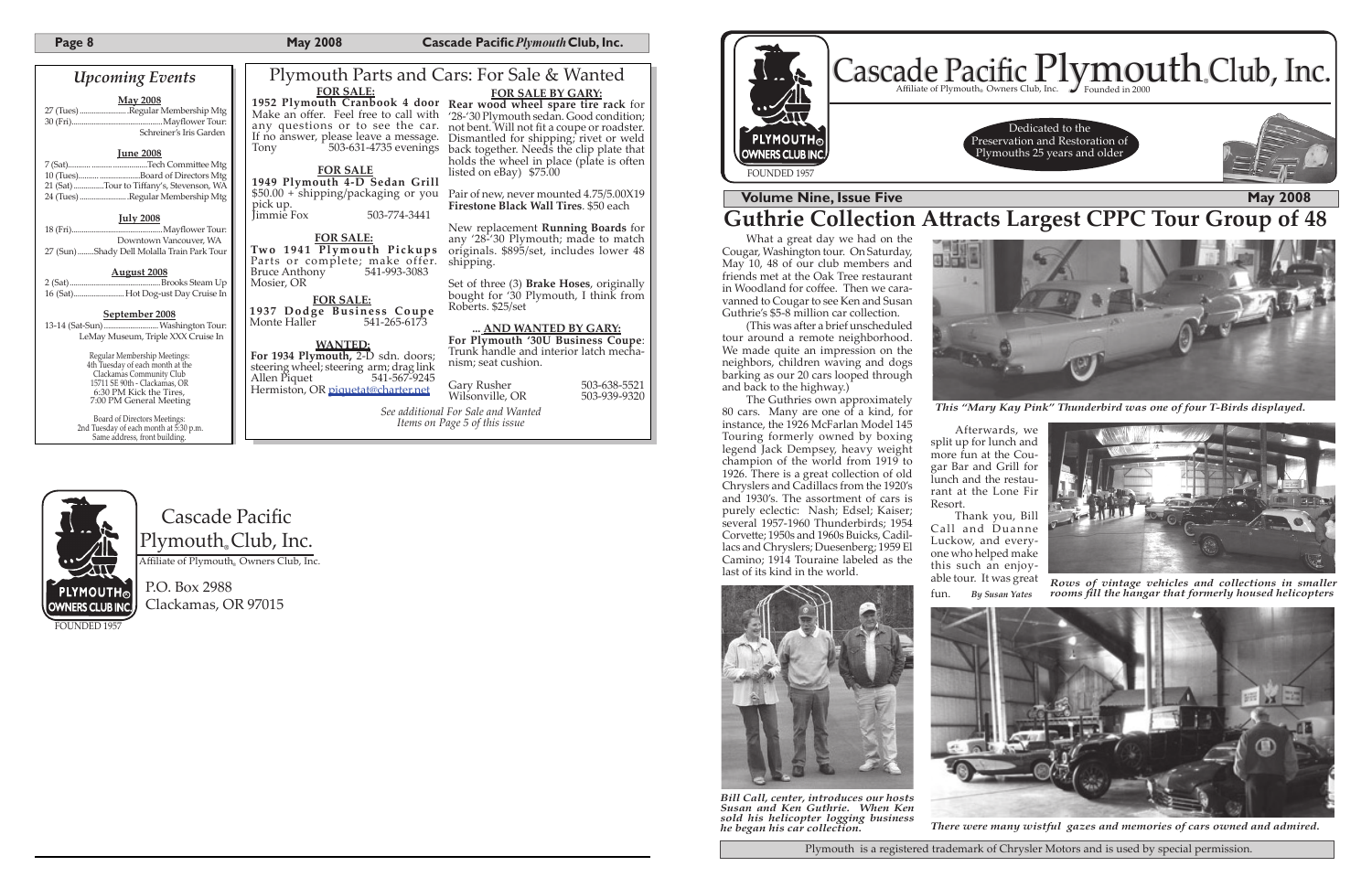## **CPPC Officers 2008**

| President Gary Rusher         |  |
|-------------------------------|--|
| 503-638-5521 Wilsonville, OR  |  |
| Vice President Allen Tiffany  |  |
| 360-798-4041  Stevenson, WA   |  |
| SecretaryCari Catlow          |  |
| 503-427-0155  Tualatin, OR    |  |
| Treasurer Dolores Call        |  |
| 503-723-5118  Milwaukie, OR   |  |
| Member at LargeRich VonAllmen |  |
| 503-762-7857Portland, OR      |  |

### **Standing Committees**

Newsletter Editor<br>Cari Catlow ...........................503-427-0155<br>*cari\_catlow@yahoo.com* Please submit your newsletter contributions and ideas by 2nd Wednesday of each month.

**Activities Coordinator** *Position Open*

### **Membership**

| John Sweeney503-281-5159       |  |
|--------------------------------|--|
| Lorraine Griffey  503-666-2222 |  |

Cascade Pacific Plymouth Club, Inc. dues are \$20.00 per calendar year. Membership runs January 1 thru December 31. CPPC Mailing Address: P.O. Box 2988 Clackamas, OR 97015 Concurrent membership to the National Plymouth Owners Club is required. *http://www.plymouthbulletin.com/members.htm*

**Refreshments Coordinators Dennis & Jeanne Mowery ..... 503-760-3184**

**Technical Advisor Jimmie Fox ..............................** *503-774-3441*

**Mayflower Tours**<br>**iffey** .......................503-666-2222 **Lorraine Griffey...** 



*Allen Tiff any, Harry Yates and Gary Harden discuss the details of Allen's 1928 Q Rumble Seat Roadster. Later Allen said, " I cannot believe how far the tech committee will go* to fix a problem."

### **Membership:**

Dave Houck, Portland Police Bureau, 1973-1999 Bob Dimick, Portland Police Bureau, 1955-1986 Mel Nilsen, Portland Police Bureau, 1965-1995. (His son is a PPB officer.)

D. J. Freeman, Stayton Police Department, was working and unable to attend

Rich VonAllmen, Fire District 10, 1957-1989  $(His son is a fire fighter.)$ 

Jerry Klinger, Portland Police Bureau, 1967-1993 (His son is a PPB officer.)

Advertising Rates: Advertising is free to current Cascade Pacific Plymouth Club Members. 1 column by 1 inch (black and white only) Vendor Rates: \$25.00 for 11 issues, 3.5" x 2" Photos accompanying classified ads are \$10.00 per newsletter Advertisements should be Plymouth related services



Sharon Tiffany provided updates on member care. Virginia Dunn will have wrist surgery on May 28. Rich VonAllmen read a thank you letter from Liliane that she sent with a pansy basket

for a door prize. John Sweeney will have hernia surgery on May 14. Chuck Willis is scheduled for knee surgery on April 28. Sharon reminded everyone to email her with updates or word of any members who need encouragement or have good news to share: sleatiffany@gorge.net.

There were 59 people in attendance: 55 were members and four were guests.

Gary thanked Ken and Philis VanCoelen for providing refreshments and door prizes, as well as making sure everyone received a raffle ticket. Cari Catlow also thanked them for preparing the newsletter for mailing each month, and labeling and organizing the rosters that were available.

> Vicki announced that fliers and sponsor letters for the 4<sup>th</sup> Annual Hot-Dogust Day Cruise In on Saturday, August 16 are available. She encouraged members to distribute fliers when attending other car events and to promote \$20 sponsorships and request promotional ifems to fill goodie bags.

Dolores Call reported that there was \$11,466.99 in the treasury as of April 22, 2008.

Bill Call introduced the theme for the night's meeting – recognizing the many CPPC members who have provided public service as police officers and fire fighters. As part of the tribute Bill drove his 1988 Plymouth Fury police cruiser to the meeting; Dave Houck trailered his 1969 Plymouth Belvedere Portland Police Bureau patrol car for members to admire. The following members were introduced and asked to tell about their careers:

> Ken VanCoelen told about the pale yellow 1947 Plymouth Coupe that he bought at the Portland Swap Meet, and was in the parking lot for inspection and envy. He had a similar car when he was

> > Retha Harden said she will not be able to chair the annual meeting potluck in November but she will work with whoever will volunteer for the task.<br>Tim McCarthy is search-

ing for a windshield for his 1952 International Pickup. Some members suggested Kady Motors in Molalla. Any other ideas are welcome.

Gary Rusher, Fire Fighter and Chief, 1967-1992 (His son is a fire fighter and paramedic.) Sandi King-Jolly, Clackamas County Sheriff's

Office, 1976-2007, was unable to attend



After pulling the engine, transmission or whatever the parts may be, there is one thing one must REMEMBER. DO NOT clean those parts with gasoline. Clean those parts with a cleaning solvent or diesel fuel. Both are lubricants for metals.

CPPC member Sco� Johnson was the guest speaker. He has worked for the Portland Police Bureau since 1986. As of March 25 he had 1,465 days remaining until retirement. Scott told of his life long affection for Plymouth Road Runners, the three he has owned so far, and stories about the various police cars he has known.

Vicki Williams thanked the 28 members who volunteered and worked at the Club's Portland Swap Meet booth. She especially recognized Bob Dimick for hauling the sale inventory, and Don Hufschmid for collecting and storing items prior to the swap meet and storing the remaining items until next year. The Club earned a net profit of  $$1,383$  which is considerably more than in previous years.

> After Allen got the starter off, sure enough, that Bendix spring was broken. Allen said he would order one from NAPA then get it back together. Jimmie told him NO, we will go to the store and get one. Well, Jimmie and Allen headed out to the store where Jimmie just knew he could locate one and have Allen's starter fixed before he went home. Where are we going??

Ken Rose shared the news that he has a brain tumor and will be admitted to the Portland VA Hospital on Monday, April 28 for surgery. Several members spoke with him before he left the meeting early.

have just what we needed. On the way that is).

Don Hufschmid conducted The Quiz. Larry Catt won twice (but only received one prize) and Mick DeSantis answered the third question correctly.

in high school.

Door prizes were won by Peggy Madden, Larry Catt, Mick DeSantis, Cari Catlow, Duanne Luckow, Joanne Dixon and Dave Houck.

Russ Ashley and Gary recommended Evapo-Rust, a product that safely removes rust from auto parts. It is reusable, and can be found at Auto Zone and Harbor Freight. A similar product is at safestrustremover.com. An interesting web site for factory colors: autocolorslibrary.com

The 50/50 collection totaled \$134. Bill Call won the drawing and gave his share to the Club.

# April Membership Meeting Highlights **Tech Talk With The Fox 82 ...and Safety Tips**

### NOISY VALVES

### **Possible causes:**

- 1. Excessive lash
- 2. Excessive run-out of valve seat or valve face

## 3. Broken or cocked springs

- 4. Worn valve guides
- 
- 5. Worn tappets



### **Possible Causes:** 1. Low oil pressure 2. Insufficient oil supply. Inspect oil pump relief valve and spring. 3. Thin or diluted oil 4. Excessive bearing clearance 5. Connecting rod journals

- out-of-round
	- 6. Misaligned connecting rods

## CLEANING CAR PARTS

Gasoline has particles in it that will seal off the pores of the metal. This will cause the grease or oil lubricants not to adhere to the metal for the lubrication that it needs. Parts that are "cleaned" with gasoline will work for a while, but eventually will break down and get so hot they will weld together.

For instance, suppose you cleaned wheel bearings with gasoline, then installed the proper grease, then installed them on a spindle of the axle, and adjusted the bearing to the axle at its proper adjustment. Travel a few miles, even with the proper wheel bearing grease installed. It won't be long until you have a wheel sliding as if you just applied hard braking to it. Then when you check it out, you will find that the axle spindle and wheel hub and bearing are welded together.

Gasoline is dangerous to use for anything other than as fuel for the engine.

If you have a brush pile that needs to be burned, NEVER use gasoline to start the fire. Once gasoline is applied to the brush pile, the vapor of the gasoline is all around the area where gasoline is present. When you throw a lit match into the vapor, POOF, it is on fire and you could be on fire as well. Gasoline is to be used in a chamber - like an engine cylinder - that requires a spark to ignite it. *By Jimmie Fox*

Allen Tiffany brought his 1928 Plymouth Roadster to the Technical Meeting for some electrical repairs. The starter would spin over, but would not engage to start the car. Jimmie told him that the Bendix spring was broken, and we needed to take it off and replace it.

Allen grabbed some wrenches and went to work pulling the starter. Jimmie looked at the starter a second time, and told Allen that he had a Ford Model "A" starter on there. Some questions came to light. Delco Remy built starters for many automobile companies. This one happened to be the same starter which Ford used for his Model "A" cars, and also for the Fordson 9N farm tractors.

We (Allen and Jimmie) headed for the countryside, ending up at Fischer Mill Supply not far from Estacada, Oregon (20990 S. Fischers Mill Road, Oregon City. Turn off Redland Road at the Redland store on Fischers Mill Road). Out where the farmers depend on Fischer Mill for a lot of parts for their old Fordson and other makes of farm tractors. Jimmie and Allen walked into the Fischer Mill store, the folks there asked if they could help him, Allen mentioned that he needed a Bendix spring for a 1928 Plymouth starter. The guy leans back with a BIG question mark on his head until Jimmie told him that it would use the same as a Model "A" Ford car and the Fordson 9N tractor. The guy goes in back to see what he can locate, and behold, darn if he didn't happen to

back to the meeting, Allen and Jimmie stopped off for some good hamburgers at Carver. This place has model airplanes hanging from the ceiling, and "Ummmm goooooood," they were (the hamburgers,

Soon we headed back to the meeting. Installed the starter, and it kicked over like a new champ. The amp meter was reading discharge when the engine was running; we changed the wiring around and now it shows a charge on the amp meter.

The weather was starting to rain a little, which it had done most of the day. Allen installed the curtains on the car, reloaded it on his car trailer, and headed home as if he was a happy camper. What a pleasure to see a member with a smile on his face.

We also worked on John Madden's 1940 Plymouth. The horn would not sound when the button was pushed. We re-wired the horn to a remote horn button, and now John can make noise. What was wrong with John's car? The horn button  $cup$  was missing under the horn button. This cup is to make contact with the horn wire which comes up through the steering column to the horn button. The horn button then makes a grounding contact to complete the circuit for the horn to sound.

IF anyone out there happens to have some horn button cups, Jimmie would love to buy them. He and John both need them for their 1940 Plymouths. If you have some for sale, or can loan one to Jimmie to make a copy, it sure would be appreciated: Jimmie Fox, 6707 SE 63rd. Ave. Portland, OR 97206 503-774-3441. Happy motoring with your Plymouth cars. If you need a question answered, give Jimmie a call or see him at the Club meeting on the fourth Tuesday of each month except December.  *By Jimmie Fox*

# **Tech Meeting Includes Road Trip to Find Bendix Spring Needed to Complete Project**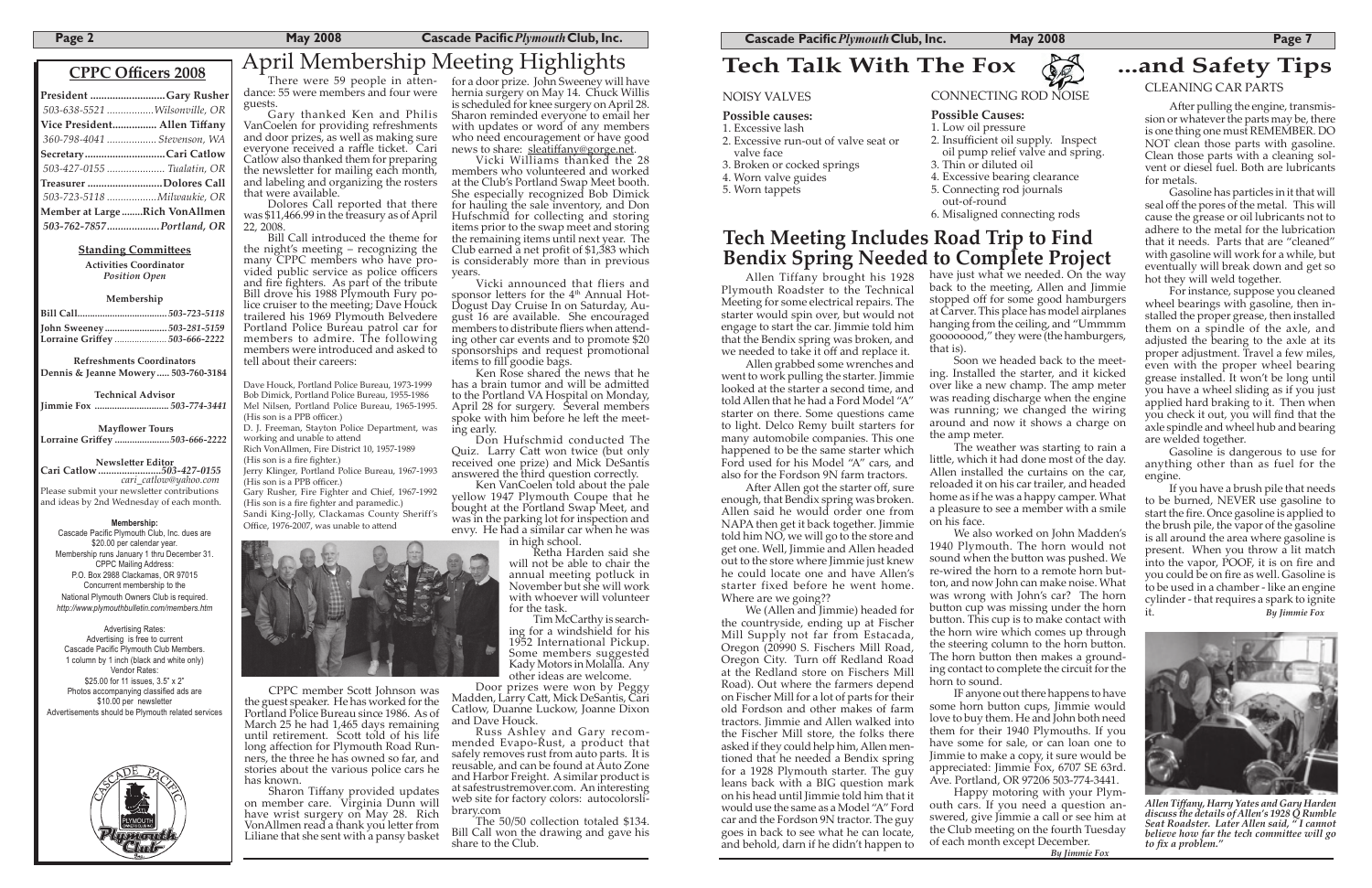## **Cascade Pacific Plymouth Club Technical Commi�ee**

| Loren Bennett               | 503-201-5537  | Email: lorenb65@verison.netHillsboro, OR.                                                 |
|-----------------------------|---------------|-------------------------------------------------------------------------------------------|
| Pat Brost                   | .503-761-2792 | Email: (None)  Portland, OR.                                                              |
| Bob Dimick                  | 360-885-1113  |                                                                                           |
| Ray Dunn                    | 503-362-3100  | Email: virray@earthlink.net Salem, OR.                                                    |
| Marlo Edman                 | .503-287-3753 | Email: medman@teleport.com  Portland, OR.                                                 |
| Jimmie Fox (Chairman)       | .503-774-3441 | Email: w7chn@msn.com  Portland, OR.                                                       |
| Tony Gemma                  | .503-631-4735 | Email: (None) Oregon City, OR.                                                            |
| Duanne Luckow               | 503-761-9411  | Email: daluckow@aol.com Portland, OR.                                                     |
| Bill Marble                 | .503-695-5531 | Email: bill@marblemanor.com Corbett, OR                                                   |
| Dennis Markovich.           | .503-663-1831 |                                                                                           |
| Tim McCarthy                | 503-620-8438  | Email: timmccart@aol.com  Tigard, OR.                                                     |
| David Pollock               | .250-743-4859 | Email: dnpollock@shaw.ca (Canada)                                                         |
| Philip Post                 | 541-535-1860  | Email: harrigerj@charter.net Talent, OR.                                                  |
| <b>Dennis Rice </b>         | .503-393-7231 | Email: barice45@aol.com Keizer, OR.                                                       |
| John Sweeney 503-281-5159   |               | Email: (None) Portland, OR.                                                               |
| Ken VanCoelen 503-310-7228  |               | Email: ken.vancoelen@pgn.com  Milwaukie, OR.                                              |
| Dave Williams 503-266-4287  |               | Email: <i>ilikemopar@aol.com Canby</i> , OR.                                              |
| Charles Willis 503-668-0129 |               | Email: upandstuff@netzero.net  Portland, OR.                                              |
|                             |               | If you have a question for the Technical Committee, please call one of the above. We will |

*do all we can to help you with your car. NOTE: Keep this list in a handy place for the future.*

### **Cascade Pacific** *Plymouth* Club, Inc. **May 2008 Page 3**

# **The Steering Column, A Message from the President**

The next big Club outing will be Saturday, June 21, which will be a tour to the Tiffany's home. I would encourage each of you to come along for a day of super social time, not to mention an opportunity to spend some time looking over some of our own members' cars.

According to my count there are 5 members who have 1938 Plymouths. I hope all of you can be at the next meeting, as I have a special present for one of you. See you on the  $27<sup>th</sup>$ .

**Page 6 Cascade Pacific** *Plymouth* Club, Inc.

## Guest Speaker in May: FG Concours Chair

*Gary Rusher chiefgr@hotmail.com 503-638-5221 503-939-9320*

# **Dale McLean Leads Tour at Former Employer The Oregonian**

I sure hope everyone is enjoying this year's activities as much as I am. This group is made up of such great people.

As you know last weekend we went to Ken Guthrie's in Cougar and we had the biggest turnout I think the club has ever had. A great ride (I rode with Bill Call in his '50 convertible), a great selection of cars to view, and a great lunch. Can't beat a day like that.

The rain held off until the afternoon trophy presentation, and then it came down cats and dogs (mostly dogs).

> Dale McLean and one of his colleagues from his 41 years at the company split the group and educated us on the process of putting out a<br>newspaper.

Yea, summer is finally showing its face. I can't believe it but there are so many things that I thought I would get done this winter and didn't. Before we know it, it will be time for Hot Dog-ust Day. Although I have gotten a lot done, there are so many things to do before my car is complete. I hope I am ready.

Huge rolls of paper were on conveyers to be put in place for the printing, using about 100 rolls per day. We watched the process of installing these rolls, workers preparing the paper for production, and the running of the paper through approximately 20 imagers for each full page. In another area images are sent over the Internet, then go through quite a process to make the actual plates that go on to the presses.

I have to take my hat off to those of you that have been at this hobby for so many years. There is so much time and effort that goes into completing a restoration or refurbishing of any old car. It truly is a labor of LOVE.

> you have done or are doing. Perhaps others of you could set up a tour for either the Mayflower group during the week or for a regular CPPC tour on a weekend. Let us know.<br>May  $30<sup>th</sup>$  the next Mayflower tour

> is going to Schreiner's Iris Garden in Keizer, to lunch, and then to the

Now, for a more serious note. The Board Directors is (according to the by-laws) responsible for making changes to those same by-laws. Your Board was determined that it would be in the best interest of the Club to add another Board member. We would like to make the immediate past-President a member of the Board to ensure continuity of experience. Although the by-laws don't require it, the Board would like to have this change voted on and ratified at the May membership meeting. The Board would then approve it at their June meeting and make it effective at

The 36<sup>th</sup> annual Concours is scheduled for Saturday and Sunday, July 19 and 20 on the Pacific University campus in Forest Grove. Saturday will feature a vineyard and lake tour and the Evening of Elegance Dinner. The vintage auto display and judging occurs on Sunday.

that time. If you have any questions about this please contact any of the Officers.

 *The Oregonian press and distribution center elevator could only contain 12 of the 22 members of the May Mayflower tour. Photo by tour host Dale McLean.*



Harry and Susan Yates and their 1966 Dodge Charger won the trophy for "Best Interior" at the annual Suburban Auto Group car show in Sandy, Oregon on Saturday, May 3. The turnout was great – 541 cars, including many Plymouths (and a CPPC jacketed individual displaying a red Chevy).

The show raises funds to benefit the local Guide Dogs for the Blind, a wonderful organization. Last year the event raised \$16,000 for the GDFB, which depends on private donations to maintain the facility that matches dogs with partners as part of a two year on-site training program. It is such a good cause.

I handed out about 100 of the CPPC fliers for the Hot-Dogust Day Cruise In and could have handed out 400 more. Let's plan on it for next year.

*By Susan Yates*



*"Best Interior" award at the Suburban Auto Show went to Harry and Susan Yates' 1966 Charger.*

# **Sandy Auto Show Nets Award, Hot Dog-ust Advertising**

The presses were rolling when the group of 22 Mayflowers arrived at The Oregonian Printing and Distribution Center, located at 1621 SW Taylor in Portland.

On another floor we watched the insertion, bundling, and preparation process for distributing a circulation of approximately 220,000 per day. It was an interesting tour enjoyed by all participating.

After the tour we all went to the former Mallory Hotel for a delicious lunch and more visiting. Thanks, Dale, for setting up the tour.

Just an idea for all of our club members: We are all interested in what



Carousel in Salem. Barbara Rice is arranging the tour.

July 18th Joanne Dixon plans to introduce us to downtown Vancouver. Be sure to set these dates aside.

Sign up sheets will be at the next meeting on May  $27<sup>th</sup>$  or give me a call at 503-666-2222. *By Lorraine Griffey*

Forest Grove Concours d'Elégance General Chairman Megan Johnston will be the guest speaker at the May 27 CPPC membership meeting.

The theme for this year's event is "Classics of Route 66", recalling the excitement of the new roadway and the cars we loved to drive between Chicago and Los Angeles. For ticket and event information go to http://www.forestgroveconcours.org (from the home page select Tickets or Newsletter); or call 503-357-2300 or 1-800-359-2313.

Megan's father was one of the founding members of the Forest Grove Concours, which was started by the Rotary Club of Forest Grove.

Proceeds from the Concours support a broad spectrum of Forest Grove community interests. Some of these include scholarships for students at Pacific University; college and vocational school scholarships for local high school students; local FFA programs; local youth programs; local senior projects and the Forest Grove Senior Center.

Enjoy a drive up the Washington side of the Columbia Gorge and a potluck picnic at the home of CPPC members Allen and Sharon Tiffany in Stevenson on Saturday, June 21.

We will meet at the Home Depot-Airport Way parking lot and leave at  $10:00$  a.m.

Allen and Sharon will provide the entree, beverages, paper products and utensils. A sign up sheet will circulate at the May 27 meeting for salads, side dishes, rolls, chips and desserts. Maps will be available at the meeting and before the caravan embarks.

For information contact our hosts at sleatiffany@gorge.net, Gary Rusher or Cari Catlow.

## **Tiffany's to Host June Tour Sign Up**

**A New Member**

*We Like New Members* Collect their: **Names Phone numbers Email address** (and, if possible): **Mailing address Details and photos of their car** Call the Membership Chair: **Bill Call 503-784-7589** or Email information to: **billsplymouths@aol.com**